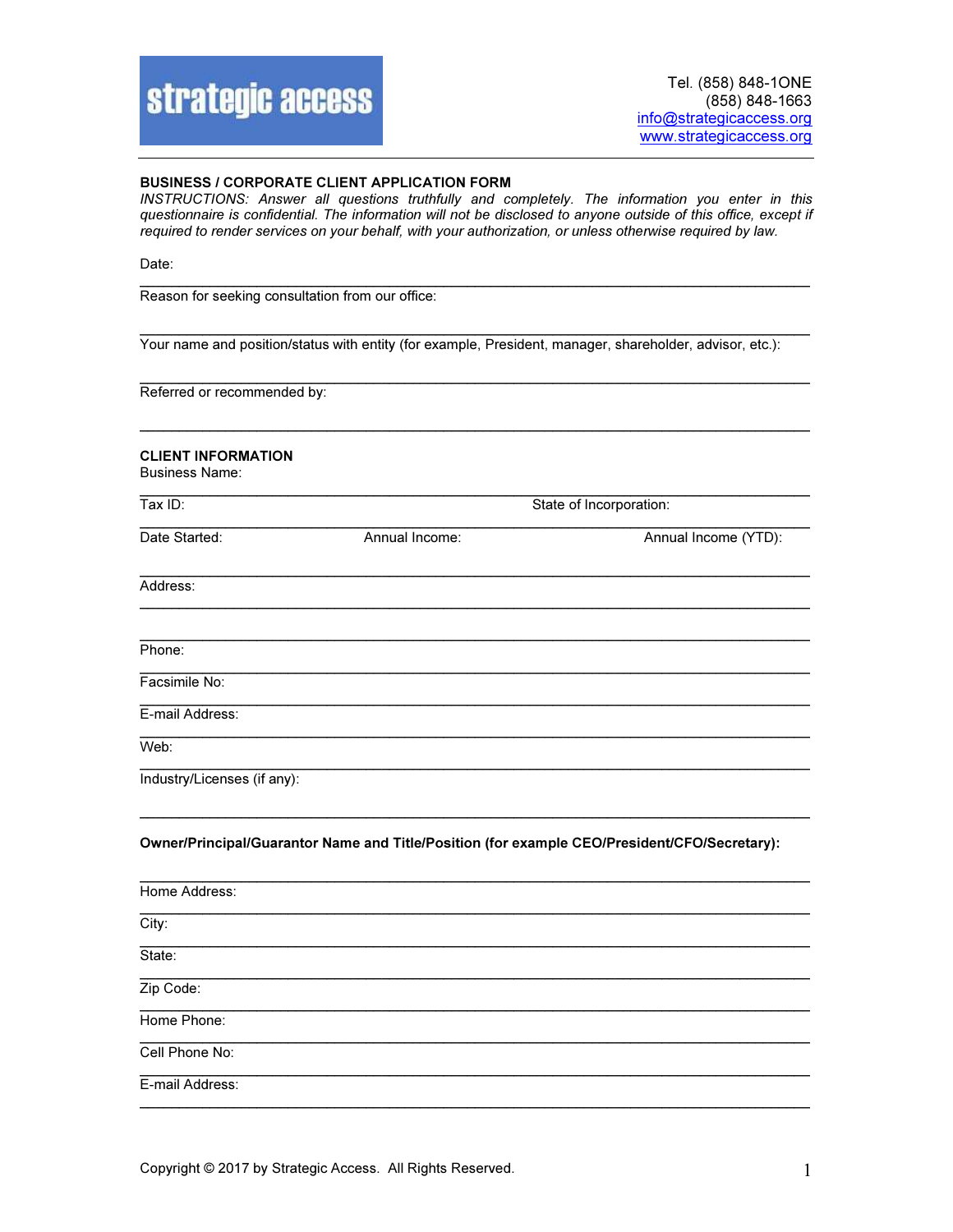# strategic access

## In addition, if you have business partners, who are expected to initially, own the business, please list them, including percentage of ownership, and capital contribution.

Name and Title/Position (if any); Percentage of Ownership/Ownership Contribution:

| Address:        |  |  |
|-----------------|--|--|
| City:           |  |  |
| State:          |  |  |
| Zip Code:       |  |  |
| Phone:          |  |  |
| Facsimile No:   |  |  |
| E-mail Address: |  |  |
|                 |  |  |

Name and Title/Position (if any); Percentage of Ownership/Ownership Contribution:

Address:

 $City:$ 

State:

Zip Code:

Phone:

Facsimile No:

E-mail Address:

Name and Title/Position (if any); Percentage of Ownership/Ownership Contribution:

| Address:        |  |  |  |
|-----------------|--|--|--|
| City:           |  |  |  |
| State:          |  |  |  |
| Zip Code:       |  |  |  |
| Phone:          |  |  |  |
| Facsimile No:   |  |  |  |
| E-mail Address: |  |  |  |
|                 |  |  |  |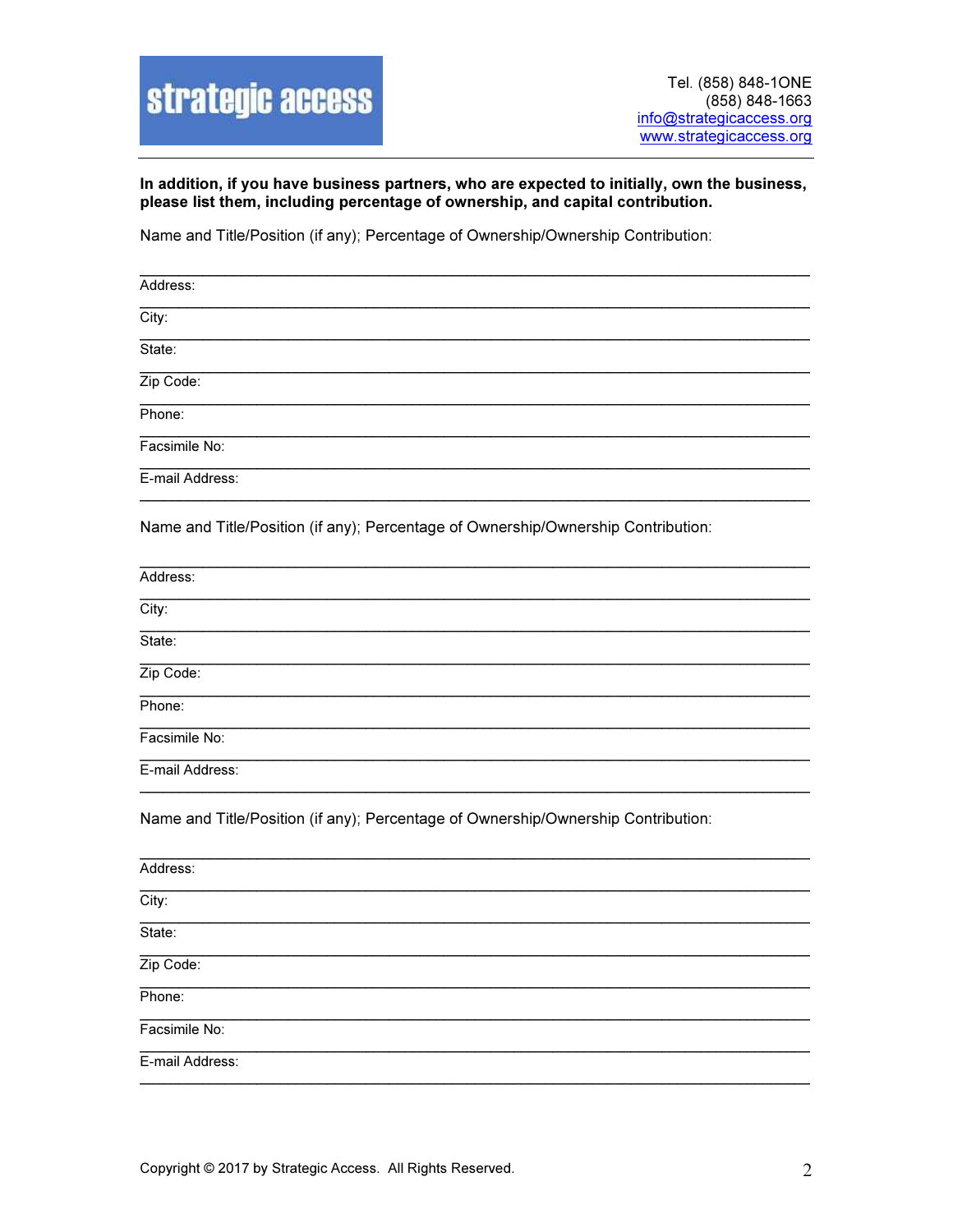### OTHER:

### **BUSINESS CONSULTANT or ADVISOR** Name:

| Address:        |
|-----------------|
| City:           |
| State:          |
| Zip Code:       |
| Phone:          |
| Facsimile No:   |
| E-mail Address: |
| Web:            |

#### **CPA or TAX ADVISOR** Name:

| Address:        |
|-----------------|
| City:           |
| State:          |
| Zip Code:       |
| Phone:          |
| Facsimile No:   |
| E-mail Address: |
| Web:            |
|                 |

## **ATTORNEY or LEGAL COUNSEL**

Name:

| Address:  |  |  |  |
|-----------|--|--|--|
| City:     |  |  |  |
| State:    |  |  |  |
| Zip Code: |  |  |  |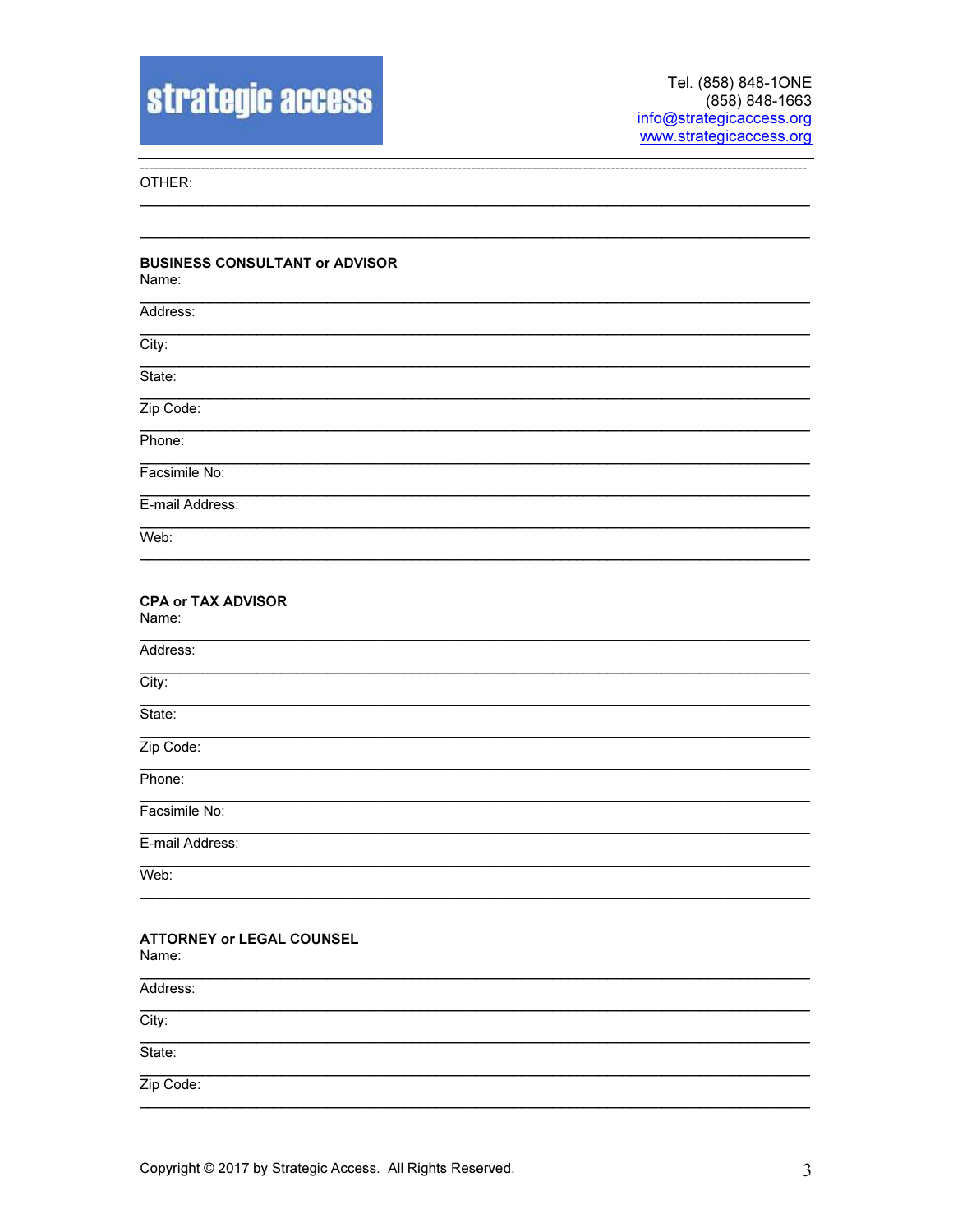## strategic access

Phone:

Facsimile No:

E-mail Address:

\_\_\_\_\_\_\_\_\_\_\_\_\_\_\_\_\_\_\_\_\_\_\_\_\_\_\_\_\_\_\_\_\_\_\_\_\_\_\_\_\_\_\_\_\_\_\_\_\_\_\_\_\_\_\_\_\_\_\_\_\_\_\_\_\_\_\_\_\_\_\_\_\_\_\_\_\_\_\_\_\_\_\_\_\_\_ Web:

Are there any written contracts between you and your business partners (if any)? Yes\_\_\_\_\_\_\_\_\_ No\_\_\_\_\_\_\_ (If yes, please provide a copy)

INFORMATION ABOUT MANAGEMENT STRENGTHS AND WEAKNESSES What strengths do you and your business partners bring to the table that you expect will help make the business a success?

\_\_\_\_\_\_\_\_\_\_\_\_\_\_\_\_\_\_\_\_\_\_\_\_\_\_\_\_\_\_\_\_\_\_\_\_\_\_\_\_\_\_\_\_\_\_\_\_\_\_\_\_\_\_\_\_\_\_\_\_\_\_\_\_\_\_\_\_\_\_\_\_\_\_\_\_\_\_\_\_\_\_\_\_\_\_

\_\_\_\_\_\_\_\_\_\_\_\_\_\_\_\_\_\_\_\_\_\_\_\_\_\_\_\_\_\_\_\_\_\_\_\_\_\_\_\_\_\_\_\_\_\_\_\_\_\_\_\_\_\_\_\_\_\_\_\_\_\_\_\_\_\_\_\_\_\_\_\_\_\_\_\_\_\_\_\_\_\_\_\_\_\_

\_\_\_\_\_\_\_\_\_\_\_\_\_\_\_\_\_\_\_\_\_\_\_\_\_\_\_\_\_\_\_\_\_\_\_\_\_\_\_\_\_\_\_\_\_\_\_\_\_\_\_\_\_\_\_\_\_\_\_\_\_\_\_\_\_\_\_\_\_\_\_\_\_\_\_\_\_\_\_\_\_\_\_\_\_\_

\_\_\_\_\_\_\_\_\_\_\_\_\_\_\_\_\_\_\_\_\_\_\_\_\_\_\_\_\_\_\_\_\_\_\_\_\_\_\_\_\_\_\_\_\_\_\_\_\_\_\_\_\_\_\_\_\_\_\_\_\_\_\_\_\_\_\_\_\_\_\_\_\_\_\_\_\_\_\_\_\_\_\_\_\_\_

 $\_$  , and the set of the set of the set of the set of the set of the set of the set of the set of the set of the set of the set of the set of the set of the set of the set of the set of the set of the set of the set of th

\_\_\_\_\_\_\_\_\_\_\_\_\_\_\_\_\_\_\_\_\_\_\_\_\_\_\_\_\_\_\_\_\_\_\_\_\_\_\_\_\_\_\_\_\_\_\_\_\_\_\_\_\_\_\_\_\_\_\_\_\_\_\_\_\_\_\_\_\_\_\_\_\_\_\_\_\_\_\_\_\_\_\_\_\_\_ ---------------------------------------------------------------------------------------------------------------------------------

What weaknesses or deficiencies in experience do you and/or your business partners have?

\_\_\_\_\_\_\_\_\_\_\_\_\_\_\_\_\_\_\_\_\_\_\_\_\_\_\_\_\_\_\_\_\_\_\_\_\_\_\_\_\_\_\_\_\_\_\_\_\_\_\_\_\_\_\_\_\_\_\_\_\_\_\_\_\_\_\_\_\_\_\_\_\_\_\_\_\_\_\_\_\_\_\_\_\_\_ \_\_\_\_\_\_\_\_\_\_\_\_\_\_\_\_\_\_\_\_\_\_\_\_\_\_\_\_\_\_\_\_\_\_\_\_\_\_\_\_\_\_\_\_\_\_\_\_\_\_\_\_\_\_\_\_\_\_\_\_\_\_\_\_\_\_\_\_\_\_\_\_\_\_\_\_\_\_\_\_\_\_\_\_\_\_ \_\_\_\_\_\_\_\_\_\_\_\_\_\_\_\_\_\_\_\_\_\_\_\_\_\_\_\_\_\_\_\_\_\_\_\_\_\_\_\_\_\_\_\_\_\_\_\_\_\_\_\_\_\_\_\_\_\_\_\_\_\_\_\_\_\_\_\_\_\_\_\_\_\_\_\_\_\_\_\_\_\_\_\_\_\_ INFORMATION ABOUT THE BUSINESS Are you profitable/are you making money? Yes No Have you taken any steps to incorporate your business? Yes<sup>\_\_\_\_\_</sup>\_\_ No (If yes, provide details) Have you been presented with any financial statements, documents describing the business opportunity, or a franchise offering circular? Yes Mo (If yes, provide the consultant with a copy) Do you have a written Business Plan? Yes Mo (If yes, provide the consultant with a copy of it) Have you offered to sell or sold any interests in your business to any investors? Yes\_\_\_\_\_\_\_\_\_ No\_\_\_\_\_\_\_ (If yes, provide details) Have you obtained or sought to obtain any loans for your business? Yes\_\_\_\_\_\_\_\_\_ No\_\_\_\_\_\_\_ (If yes, provide details) Does the prospective business own or lease any real estate? Yes Mo (If yes, provide details) Do you have want to continue operating the business from its present location(s)? Yes\_\_\_\_\_\_\_ No\_\_\_\_\_\_ Have you retained any consultants, attorneys, lenders, accountants or tax professionals? Yes\_\_\_\_\_\_\_\_\_ No\_\_\_\_\_\_\_ (If yes, provide details) Have you promised an interest in the company to any consultants, investors, or lenders? Yes Mo (If yes, provide details)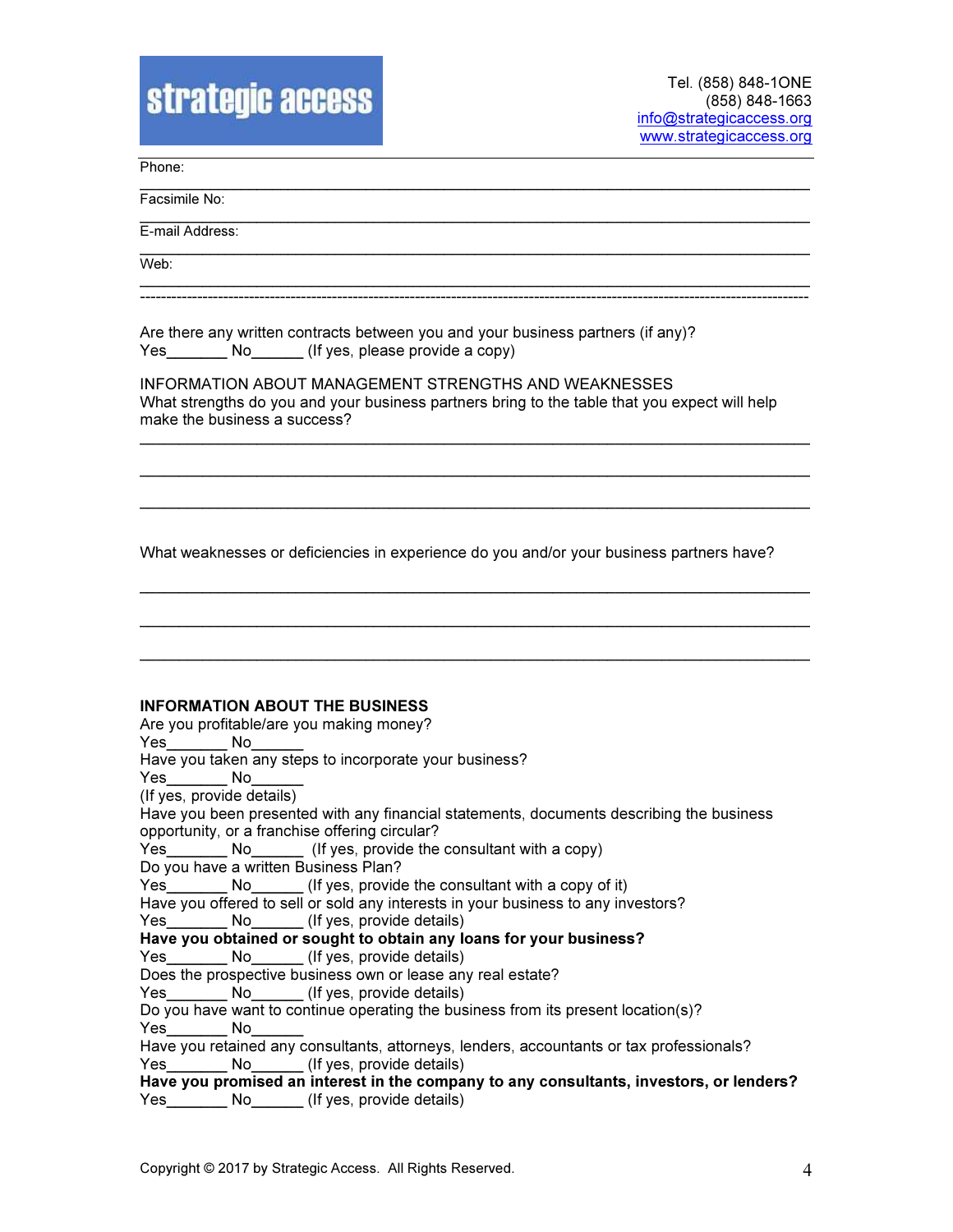## strategic access

Tel. (858) 848-1ONE (858) 848-1663 info@strategicaccess.org www.strategicaccess.org

Please describe/give us the "who," "what," "where," "when" and "how" of your Business or Project/Idea - Describe your business idea:

**Business/Contact Person Name:** 

Address:

Telephone number:

Email address:

 $Web:$ 

## IF YOU ARE APPLYING FOR FINANCING or a BUSINESS LOAN:

Financing or Loan Amount desired: \_\_\_\_\_\_\_\_\_\_\_\_

## Please describe in detail how you intend to use/repay the funds: